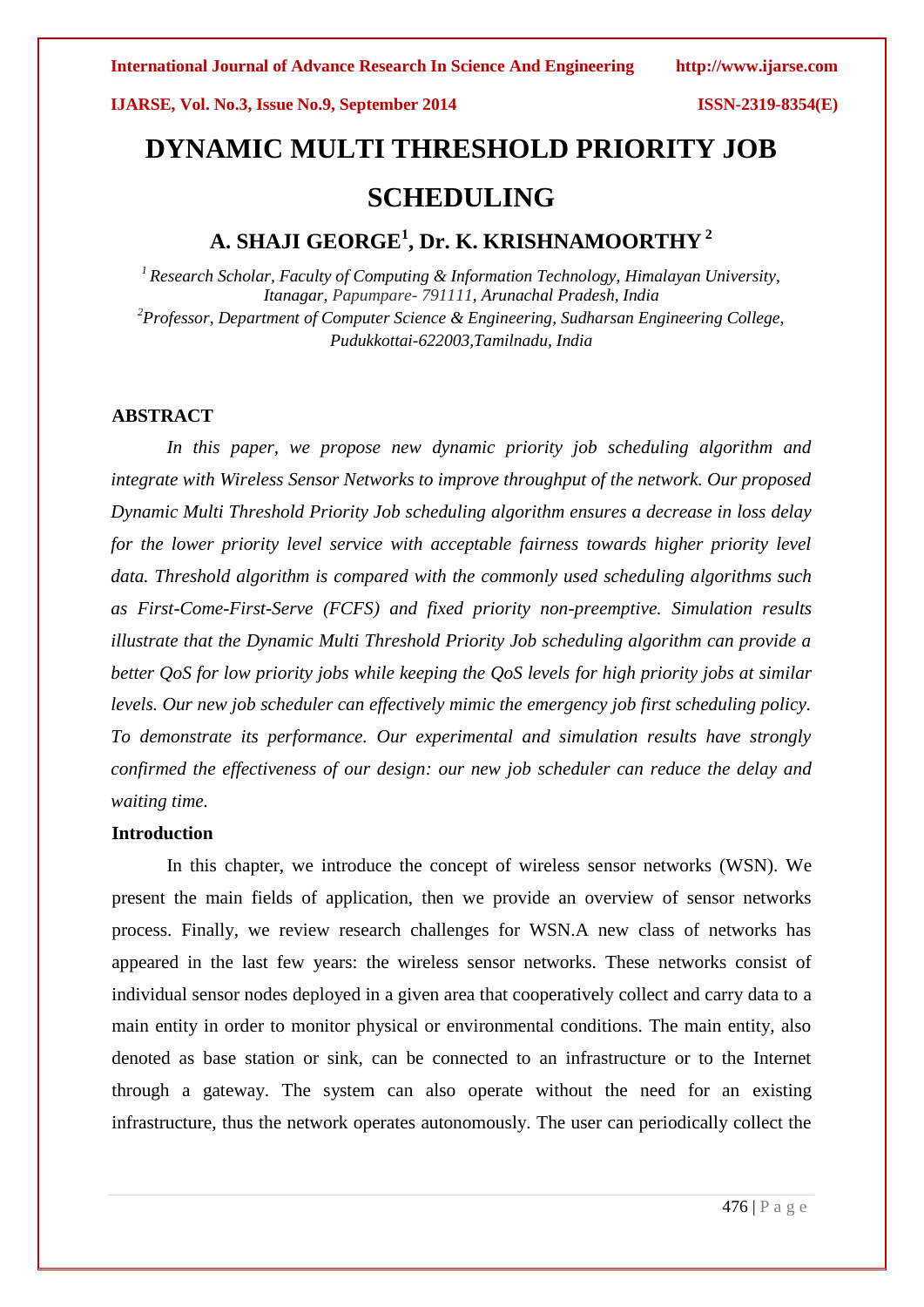gathered data through a direct connection to the sink using a mobile device, such as a laptop or a smart phone.

#### **Job Scheduling**

Job scheduling plays an important role in improving the overall system performance in wireless sensor networks. Simple job scheduling policies, such as Fair and FIFO scheduling, do not consider job sizes and may degrade the performance when jobs of varying sizes arrive. More elaborate job scheduling policies make the convenient assumption that jobs are recurring, and complete information about their sizes is available from their prior runs. In this paper, we design and implement an efficient and practical job scheduler for wireless sensor processing systems to achieve better performance even without prior information about job sizes. In Wireless Sensor Networks, it is needed to schedule different types of jobs such as small and larger. It is important to reduce delay in job queue over the network. Scheduling is the strategy by which the system decides which task should be executed at any given time. Generally, it is used for load balance and system resources to be served effectively and with desired quality. Scheduling algorithms are classified as preemptive and non-preemptive. In preemptive scheduling, arrival of high priority data suspends current lower priority data. In non-preemptive scheduling, the current lower priority data is processed until it is completed.

Preemptive schedulers provide better performance for system utilization. Nonpreemptive schedulers encounter the starvation problem. Non-preemptive schedulers may give better performance and robustness on reduced systems. The major scheduling algorithms for WSNs are FCFS and fixed priority non-preemptive scheduling. In FCFS algorithm, each priority level of data's loss ratio results are assumed to be the same since priority is not criteria in this algorithm. In fixed priority non-preemptive scheduling algorithm, lower priority level data can get lost excessively and the higher priority level data are processed more quickly and there is a definite unfairness between priority levels.

In wireless sensor network there are many design issues, such as transmission delay, routing and data aggregation and reducing sensor energy consumption, job scheduling and fairness among node latency should be minimum. The sensor node sends higher priority data from the high priority queue first and if no data are present in high priority queue, nodes sends low priority data from low priority queue. The concept of priority data transmission guaranties quicker data transmission of high priority data in contrast to low-priority data.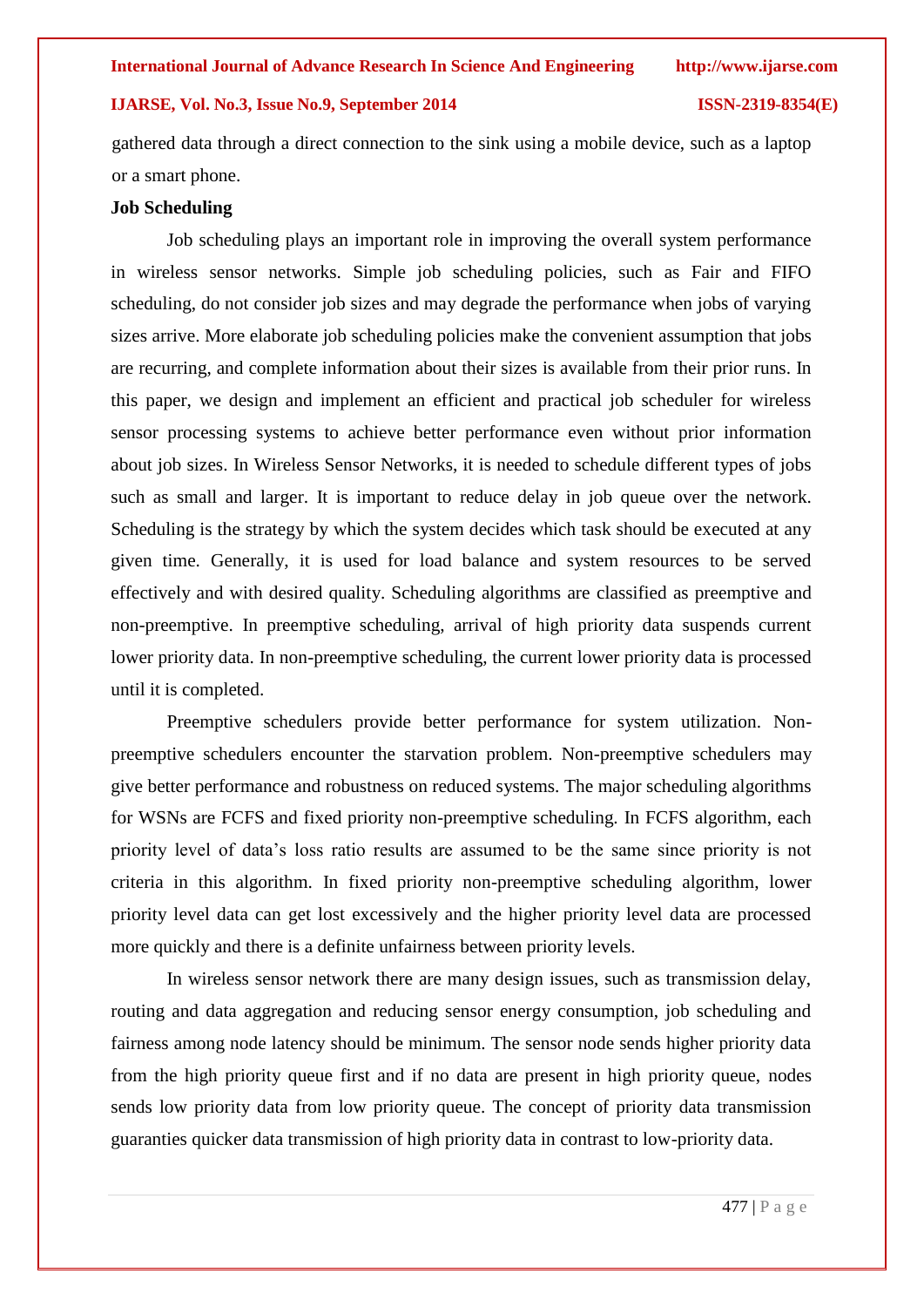In this work, we develop a new scheduling algorithm for WSNs which can provide a better QoS and resolve the disadvantages of the current algorithms. The proposed Dynamic Multi Threshold Priority Job scheduling algorithm tries to maximize the level of QoS provided to different tasks by reducing the delay and waiting times. Also, the proposed scheduling algorithm is non-preemptive due to structure of reduced system load of WSNs.

### **Literature Review**

Rudraneel et al [1] presented a starvation free priority based resource scheduling technique for a multitenant storm cluster. A prototype proof of concept framework to implement the technique and associated algorithms is described. An initial performance evaluation of the proposed scheduler on a small system with 3 topologies is presented for both the proposed as well as Isolation Scheduler.

Tim et al [2] evaluated a generic mechanism to evaluate the performance of a schedule, regarding interference and conflicts, to rank the schedule compared to other possible ones. At the core of this mechanism lies the interference graph. This is a transformation of a schedule and topology to a graph that represents the possible interference occurring in the scheduled network. Then, schedules are evaluated based on the weighted density of their corresponding interference graph.

Zhiming et al [3] designed and implemented a new job scheduler, called LAS\_MQ, to utilize a multilevel priority queue to mimic a shortest job first policy without complete prior information of jobs. They also proposed a new way to obtain the amount of service that the job would receive in each stage, as well as a new policy for job scheduling in each queue to improve the performance.

Zhaocong et al [4] introduced the YARN hybrid scheduling strategy, introduces the YARN framework and the three most commonly used schedulers FIFO, Capacity and Fair, then introduces the job composition and queue configuration. Finally, the experimental analysis is carried out. For the interactive job, Fair scheduler performance is better than the Capacity scheduler; for batch jobs, resources in the unrestricted conditions, Fair scheduler performance is better than the Capacity scheduler. However, due to the limitations of cluster resources, this experiment cannot submit too many large jobs at the same time, we can expand the cluster, re-test batch jobs.

Anilkumar et al [5] presented a preemptive job scheduler based on a 3-layer Back propagation Neural Network (BPNN) and a greedy task alignment procedure. The BPNN estimates priority values of jobs based on the attributes of their subtasks and the given job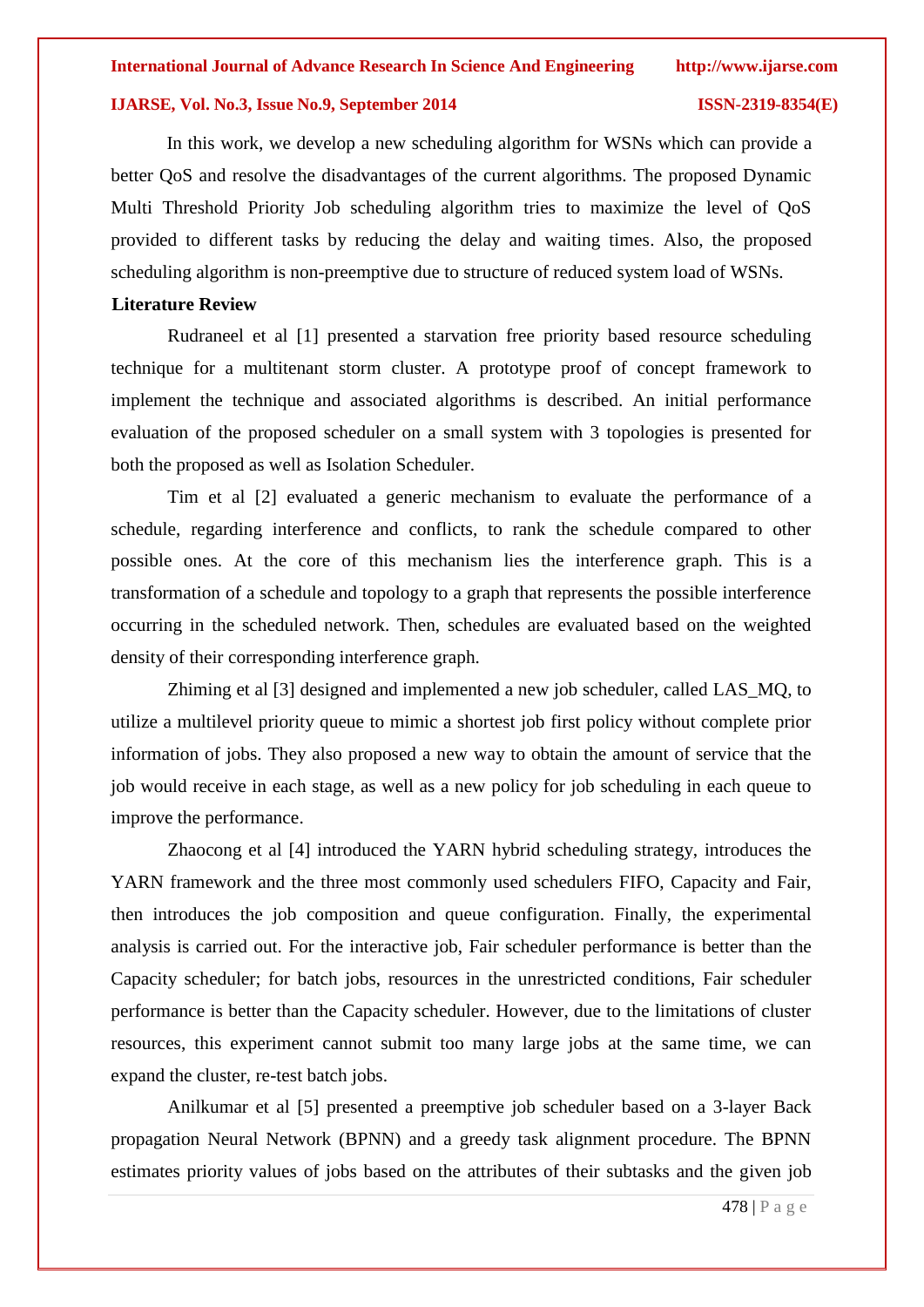selection criteria of the scheduler. The scheduler is formulated in such a way that, at each time interval, the most priority job will be selected from the job queue before the next job arrives. The selected job is only preempted by a new job if its priority is less than the new job and then the preempted job will be restarted when its priority reaches high. When a predefined threshold time is reached, the job queue is refreshed to eliminate the old and low priority jobs. The proposed satisfiability measure based on job validation test, BPNN convergence test and cost value assure the efficiency of the scheduler.

#### **Methodology**

In this paper, we plan and developed an effective and practical job scheduler in data processing frameworks, without any consideration of time of the job sizes. A multi-level job queue in our design is one of the advantage, which is mainly used for separating short jobs from large jobs in an efficient manner and to imitate continuous sharing for jobs with similar sizes because eventually these jobs will enter the same queue and it will be arranged in a sequence order in each queue. We have to create a design in an efficient way to schedule jobs in the same queue and across different queues to improve the performance.

A new job scheduling algorithm has proposed in this project and the Wireless Sensor Networks are integrated with it to increase the end to end delay reduction. In the queue to reduce the waiting time for the lower priority level data with acceptable fairness towards higher priority level data, the Dynamic Multi Threshold Job Scheduling algorithm has mainly developed for achieving this mechanism. The commonly used scheduling algorithms like First-Come-First-Serve (FCFS) and fixed priority non-preemptive are compared with Threshold algorithm. A better QoS provides for low priority jobs while maintaining the QoS levels for high priority jobs at homogeneous levels in the Dynamic Multi Threshold Priority job scheduling algorithm that are illustrated in the simulation results.

## **DYNAMIC MULTI THRESHOLD PRIORITY JOB SCHEDULING ALGORITHM A. Overview**

The Dynamic Multi Threshold Priority Job Scheduling (DMTJS) algorithm is developed for this work. According to their priorities jobs are placed into the waiting queue in DTMPS algorithm and each priority level has its own threshold value.

The main concept of the DMTJS algorithm is to ordering the higher priority jobs and lower priority jobs according to their threshold values. Locating the lower priority jobs and replacing with higher priority arrival jobs at appropriate own threshold value is a most important function of DMTJS algorithm.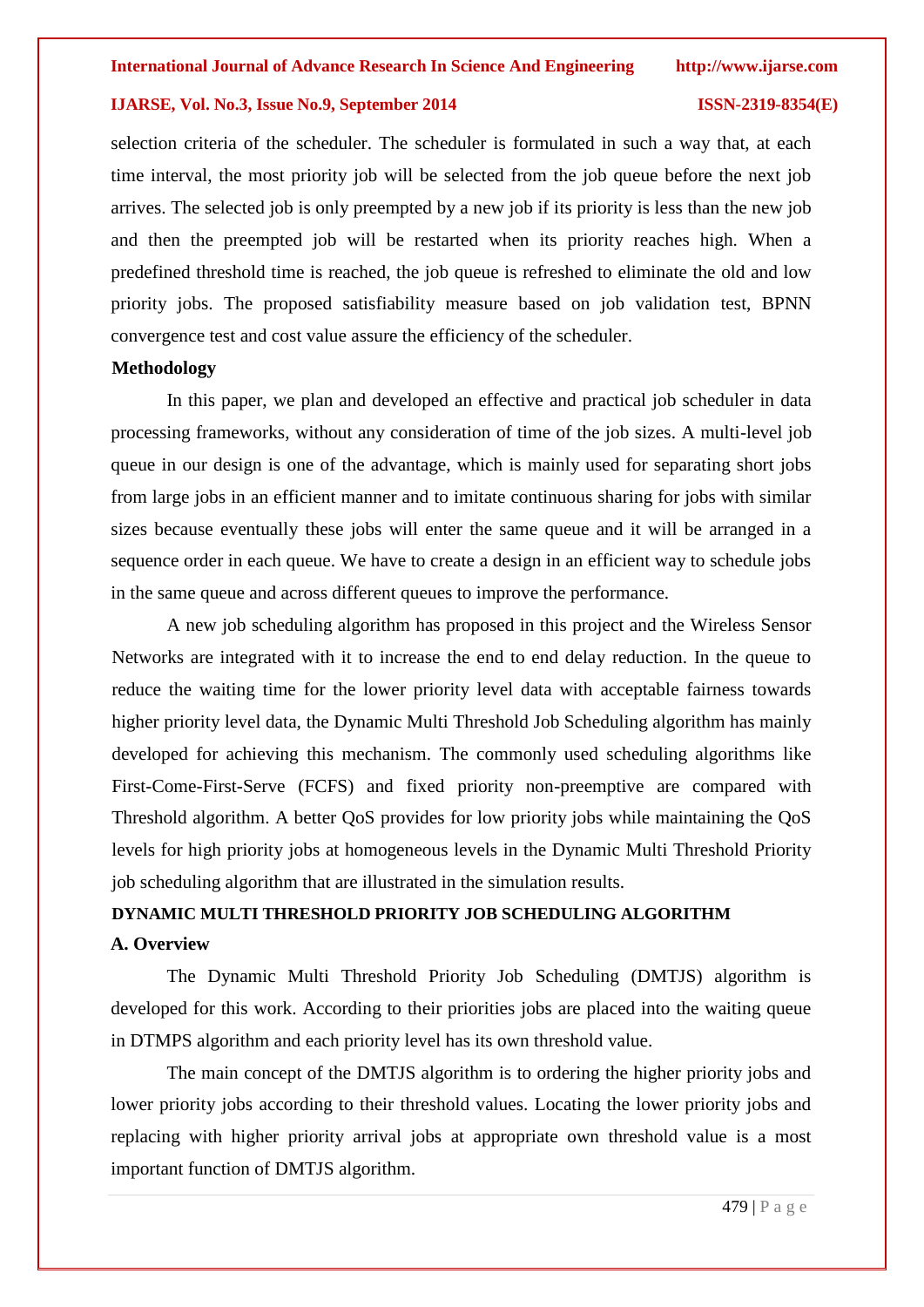Two priority scheduling's are described previously, for larger jobs the low priority scheduling are used and for smaller jobs the high priority scheduling are used. The multiple queues are included in the low and higher priority schedulers. Only after completion of all the jobs from the first queue to the (*i*− 1)-th queue, the jobs in the *i*-th queue get started and FIFO is used in each queue. This queue completion root a long waiting time to progress a jobs in the queue. To overcome this problem by executes the dynamic jobs in the queue, we have designed an additional priority scheduler approach.

An extra scheduler is called as a medium priority scheduler which is specially developed to handle the emergency jobs in the queue. Those emergency jobs will be processed first, which jobs are assigned to the medium priority scheduler. The services of the jobs are assigned to the immediate execution and which is based on the threshold value. The waiting queue contain various priority threshold values. The dynamic threshold value allocation and the dynamic priority scheduler process are our main works.

#### **B. Design**

For each priority level the threshold values are described with various values. The high, medium and the low are the three levels of Priority levels. The priority and assignment of job scheduling operation are properly allocated for each jobs and those are similar with fixed priority non-preemptive scheduling algorithm.

Priority  $-1$  (The high priority level): % k of capacity in the waiting queue.

Priority  $-2$  (The medium priority level): %m of capacity in the waiting queue.

Priority  $-3$  (The low priority level): %n of capacity in the waiting queue.

Threshold values are specified as  $n > m > k$ . Depending on the traffic situation in the network these values got changed.

The own threshold value of high priority level jobs is described as k and it must be lower than own threshold values of lower priority level job which are m and n. Fairness of higher priority level job towards the lower priority level data so it should have a lower value. Every priority level has a unique threshold level. If higher priority data would not get assigned to threshold level, the higher priority levels' assigned threshold level can varying with lower priority level's assigned threshold level.

If the front of proper threshold is full and lower priority job is found, the higher priority has changed with it in DMTJS algorithm. The jobs which having higher priority are not just arranged with allocated threshold level. Due to the higher priority job assigned threshold, if there is no space, it has been checking at lower threshold levels.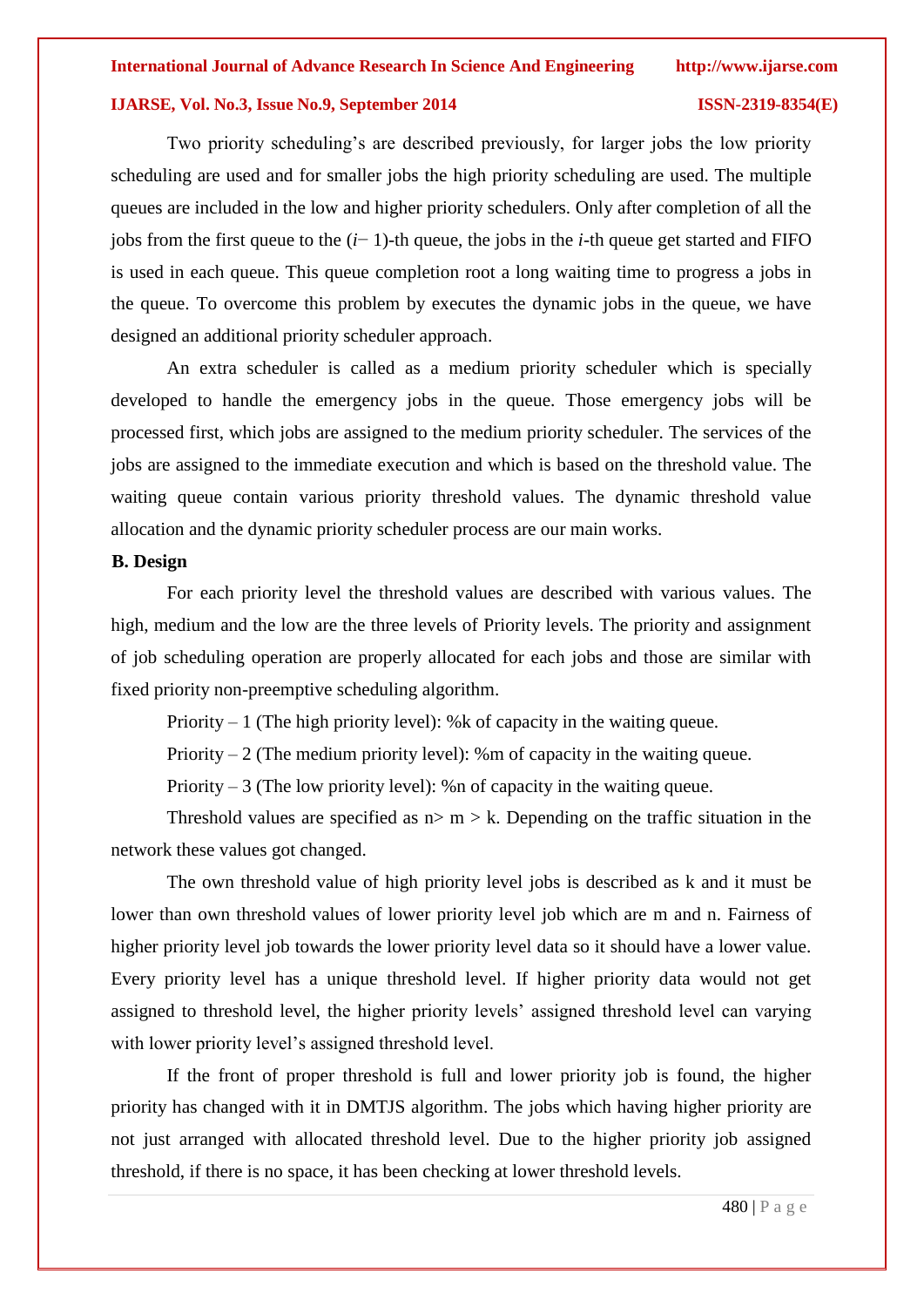Priority-1 (the high priority level) jobs are appeared and there is no place at assigned threshold (Threshold-1), then it can be checked at lower threshold (Threshold-2) then get into the waiting queue. By using their own threshold the higher priority jobs (Priority 1 and Priority 2) are checked itself and if there is no place to get in, they used the lower threshold levels. The higher priority level's changing allocated threshold levels which provide that higher priority level jobs get enter to the waiting queue. In the priority queues, the dynamic job thresholds are helpful for decrease the waiting time.

#### **Result**

In this part, we examine the proposed Dynamic Multi Threshold Job Scheduling scheme's performance into different existing scheduling methods. For the purpose of calculating the performance of the proposed DMTJS, we compare it opposed to the FCFS, and Multilevel Queue scheduling schemes, to check the end-to-end delay of various types of traffic in the ready queues of active nodes. Each node in the ready queue of can hold a maximum of 50 tasks. For identifying the task type, each task have unique Type ID. For example, consider type 0 is a real-time task. Based on the emergency and processing time of the task, the emergency jobs are placed into the ready queue. Also, the services are randomly assigned to every jobs, and we placing the jobs into the highest-priority queue which have the smaller size. We calculate the average end-to-end delay of transmitting multiple various priority jobs to the base station (BS) in the following. Again, to represent the jobs that are sensed at a sensor node we had use the task and data in an interchangeable way.

### **Real-time Priority 1 Queue Data**

Let us consider that a node x, residing at level lk is sensing a real time, emergency event, e.g., fire detection. This node transfer the emergency priority 1 data to BS by using lk−1 intermediate levels. We use the following mechanism by a real-time jobs reaches a neighboring active node at every time, y in an upper Level, a non-real time lower priority data is get executed at that node. To send real-time data, the data delivery at y is preempted.

Transmission delay or time that is needed to place a real time data into the medium is equal to datapr1 /st from a node. To transmit data from the source to destination, the propagation time or delay can be calculated as d /sp. The end-to-end delay for sending a real time data satisfies the following inequality by considering the methodology which is mentioned above.

 $delay_{p1} \geq lk \times (data_{p1/St} + p1_{proc}(t)) + d/Sp + (lk \times t_{overhead})$  ------ (1) Where  $delay_{p1}$ =The real time data size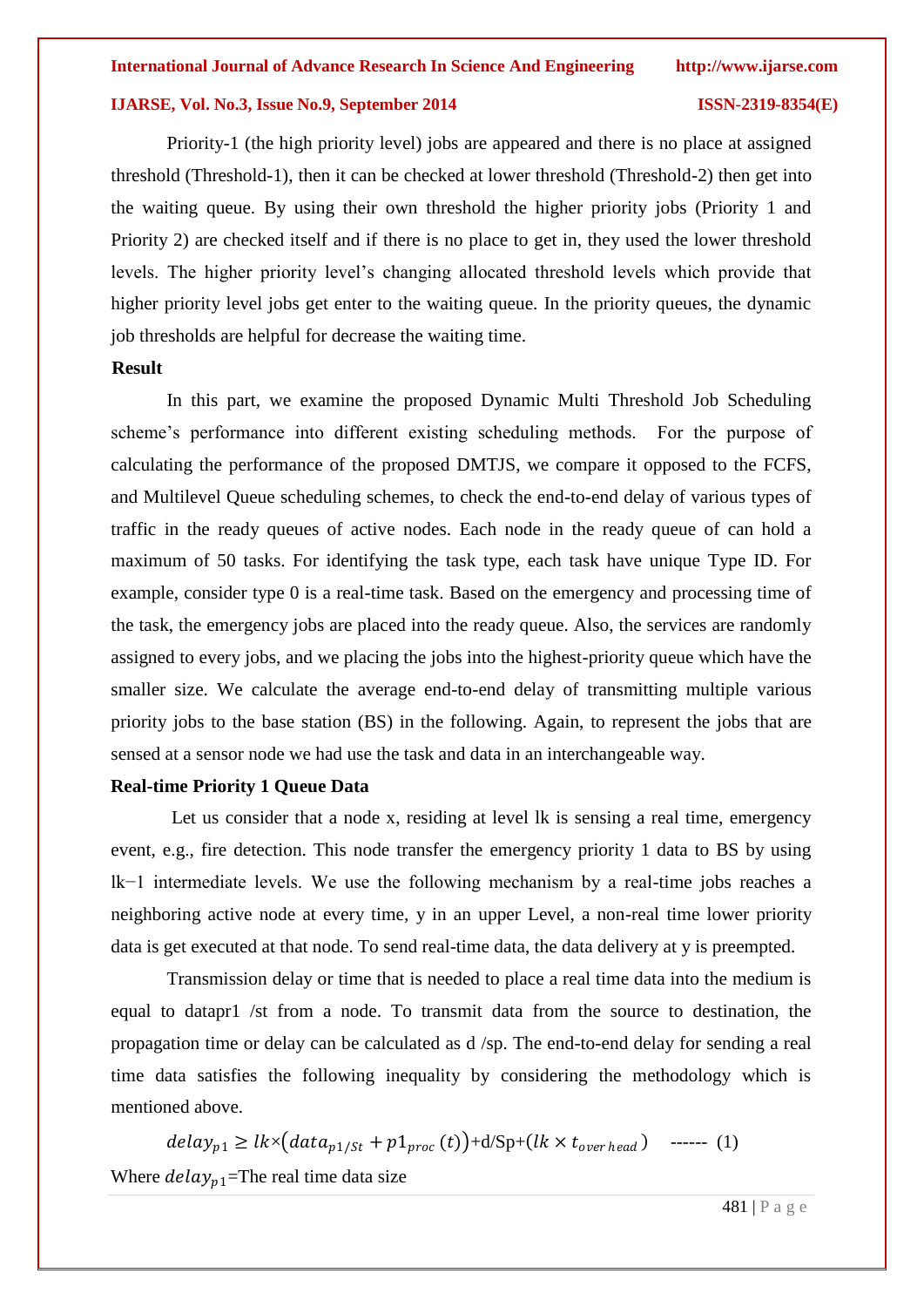$St = Transmission speed$ d=the distance from Source node to BS where  $d = \sum_{i=1}^{lk} (di)$ 

Sp= The propagation speed among the wireless medium,  $pr1proc(t)=$  The processing time of real time tasks at each node, t<sub>overhead</sub>in terms of context switching and queuing time (for preemption). If there is a number, a real time task t1 want to wait, np1 of real including time task ahead of t1 at the pr1 queue. Just assume, the same size is used for all real time data. Therefore, the end -to- end delay for real time task t1considering that t1 has npr1 number of real time task ahead of it,

delay t $1 \geq \sum_{i=1}^{np} (delayp1)i$  $\sum_{j=1}^{np} (delayp1)i$  -------(2)

#### **Non-real time Priority 2 Queue Data**

Tasks at p2 queue can be preempted by real-time ones. We first contemplate the outline when a real-time task is sensed at node 11 and is forwarded to BS by using the relay nodes 9, 6, and 2. It must be observed that tasks are available at the pr2 queue at nodes 9, 6 and 2. Since one real-time task is available at the pr1 queue of nodes 9, 6, and 2, real-time tasks will be processed and transmitted first during the timeslot of nodes 9, 6, and 2. The pr2 tasks are processed in the remaining time of the timeslots.

When a new job is submitted to the system, it should first go through the job admission module, we can see this in our overall design. The total number of running jobs only have controlled by us in our case because number of jobs are running there which may cause hanging. The job is admitted and queued for its share of resources which have a small amount of running jobs.

By updating the configuration file on a real-time basis, the capacity scheduler can change the capacities of queues. In our development, each application is allocated to an individual queue. Then by setting the capacities of queues, we can handle the amount of resources for each application. The new job will be submitted to the queue and start running if the number of containers assigned to the application is above zero, after scheduling. We keep watching the job's running status that are task completion events and stage progresses during the lifetime of the job, which are the parts of the inputs for our scheduler. The job admission module has monitored when a job gets completed and it also verify whether all the jobs got completed, if not it will submit more jobs to the scheduler.

The unit of allocation is one core and 2 GB of main memory and it is a container in the scheduler. The total amount of memory helps to fix and bound the total number of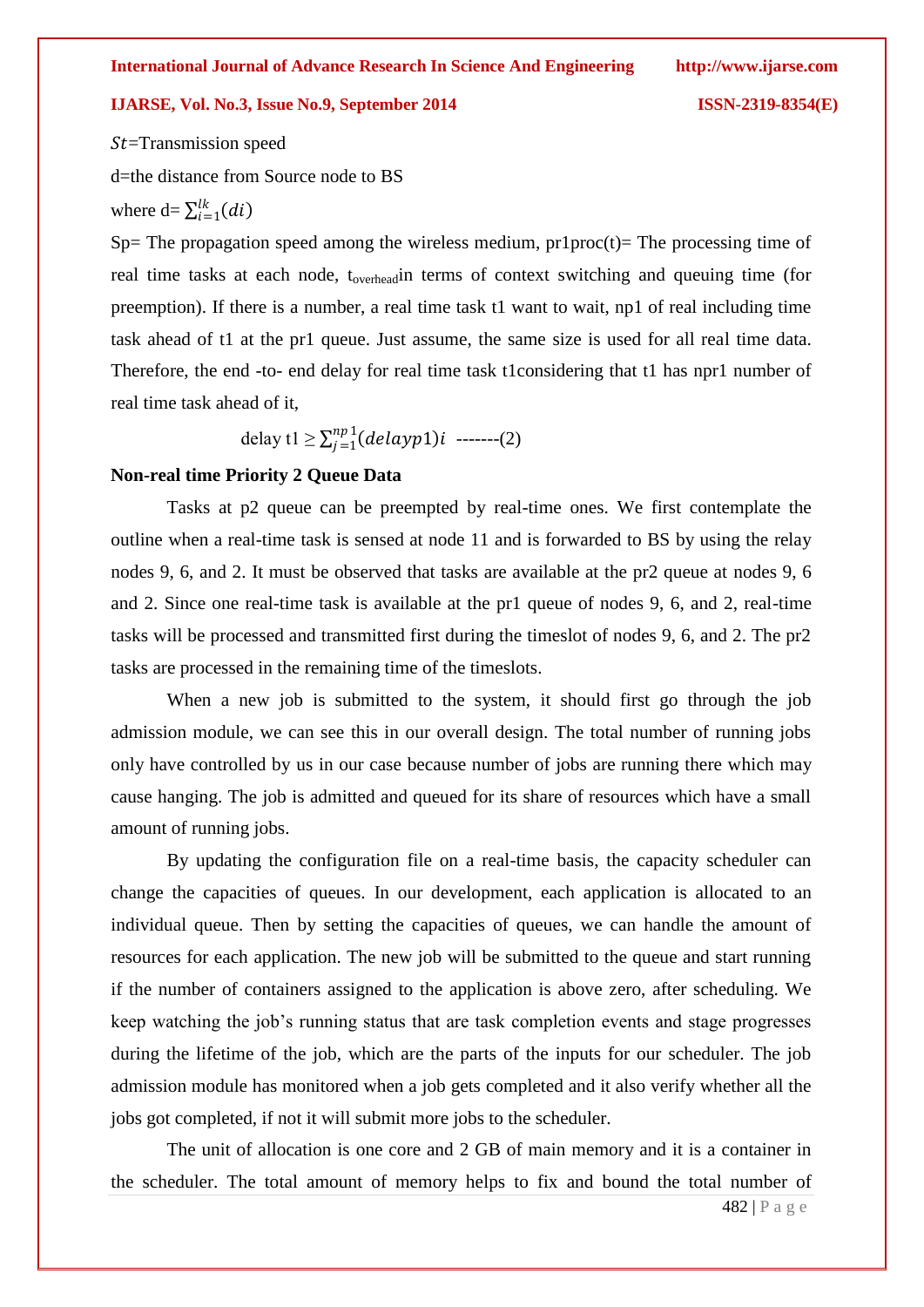containers in the cluster in this case. There is a problem on scheduling is how to place the jobs to those containers. During the time of scheduling process to allocate a proper number of containers, we should keep tracking of the number of remaining tasks in the current stage of the job.

The very important thing of the job is acquiring the number of remaining tasks in the current stage. By using the total number of tasks minus the number of successfully completed tasks, we can estimate the number of tasks in our deployment. Anyway, the first main problem is how to get the total number of tasks for a job. We can set the tasks total amount, but the real total amount of tasks could be varied from the values in the arrangement. By investigating the number of splits of the inputs after the job is submitted to the queue and looking for the total number of job services we can solve this issue.

For investigation, we took 2 dissimilar parameters "time to completion" and "throughput" Figure 1 shows 4 input job's instances, i.e. 5 jobs, 10 jobs, 20 jobs and 50 jobs with 300 MB data size for each job. Each job tasks process continuously reduce for an expanding number of jobs in scheduler, i.e. 95 % for 5 jobs, 79 % for 10 jobs, 42 % for 20 jobs and 26 % for 50 jobs. The dynamic scheduler always remains more than 90 %. An increasing number of jobs also expand the completion time due to degrade in other scheduling approaches. Compared to other job scheduling approaches, our approach has minimum waiting time because we adding the dynamic threshold value assignment in our scheduling approach.



**Figure 1: job execution time in queue**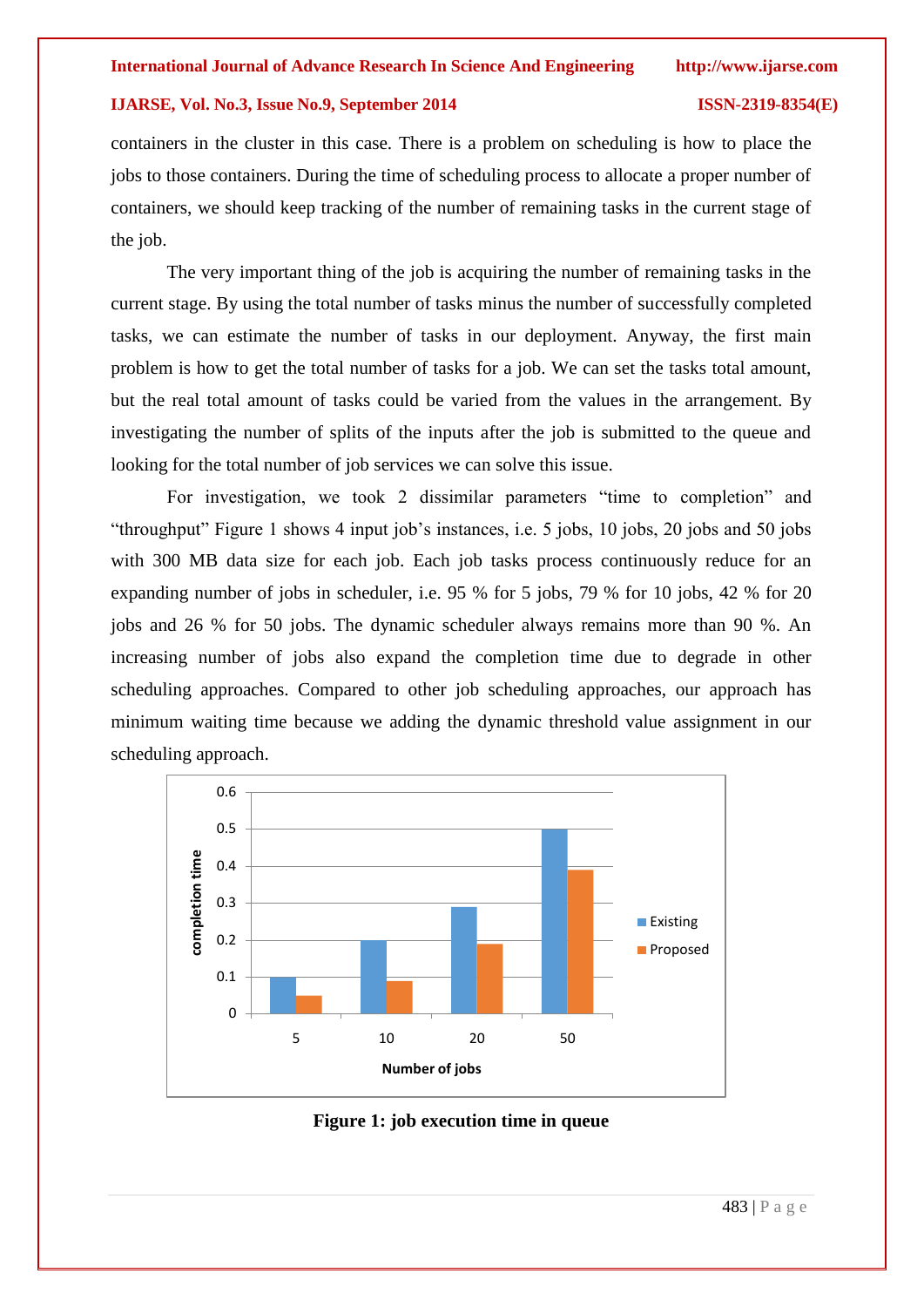The job execution time in multi queue has displayed in the above figure. The dynamic multi threshold job scheduling approach takes lesser job completion time in the multi queue compared to other scheduling approaches.Working Principle: Scheduling job services over the queues of sensor node. In a ready queue, we schedule the sensed job services on a node in the middle of a number of levels. Then, a number of job services are designed in the every level of the ready queue. Before the execution of other priority jobs, the medium priority scheduler has planned to be execute jobs.

### **Average waiting time**

We calculate the average waiting time of real rime tasks at various workloads in the following. Let us assume that  $p_{\text{iii}}$  represent the processing time of the i-thpr<sub>i</sub> task at a node x, Where  $1 \le i \le 3$  and  $1 \le j_i \le n_i$ .

The total processing time,  $pr_i(t) = \sum_{j=i}^{ni} piji(t)$  let us take k as the total number of levels, and the length of a time slot at the level  $l_i$  as  $t(i)$ .

For real time tasks, i=1 (i.e. p1),Assuming that real time and emergency tasks rarely occur and need a very short time to get executed,  $pr1(t) < t(k)$ . But all tasks,  $1 \le i1 \le n1$ , in the p1 queue complete processing and the tasks in the pr2 and pr3 queues are executed for the remaining,  $t2(k)= t(k)$ - pr1(t), period of time.

Since pr1 tasks are executed as FCFS, the average waiting time for real time, pr1 task at node x is

Average waiting Time p1(t)=  $(\sum_{i=1}^{n} \sum_{m=1}^{i} p1, m(t)) \div k1$  $m=1$  $\sum_{ji=1}^{n1-1} \sum_{m=1}^{ji} p1,m(t)$   $\div k1$  ------------------(3)

Where the first pr1 task has no waiting time and waiting time for the *j*-th pr1task is equal to  $\sum_{l=1}^{j} p1$ ,  $m(t)$ .  $l=1$ 

We processed various kind of jobs simultaneously on the nodes and examines the results with more than one parameters. We identified that both FIFO and fair share scheduling attacks very formal on our algorithm. That's why, in our experiment we took single instance to consider the scheduling algorithms.

We decrease the average time of job completion of tasks around 65%. For higher system loads all the metrics display that our approach works even better. The explanation is that if the load is higher, job scheduling is more important because more jobs are running there in the system.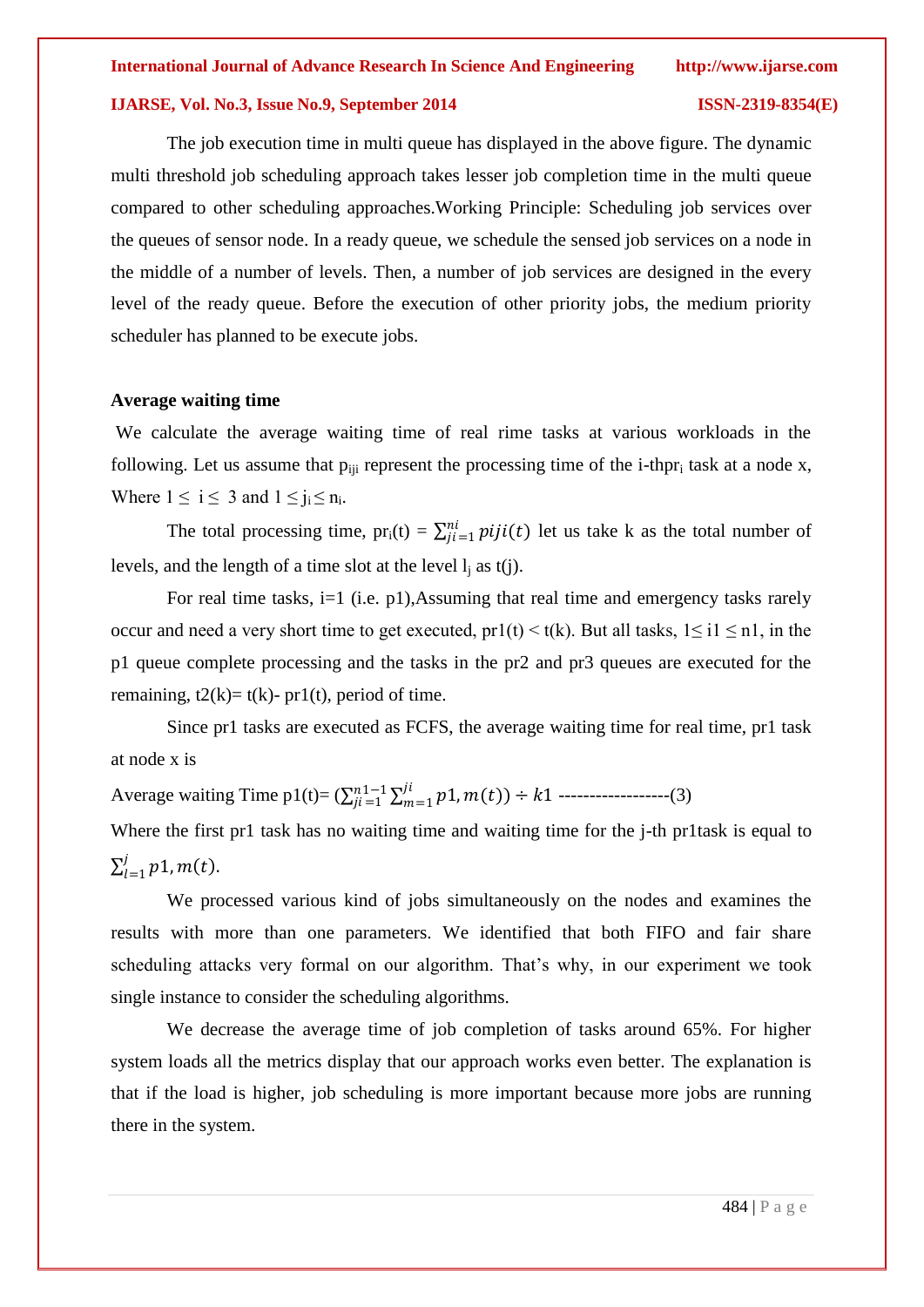The proposed approach causes minimum waiting time compared to the existing approach. Figure 2 shows the waiting time of tasks among a number levels. The proposed DMTJS scheme satisfying our expectation by giving outperforms compared to the Multilevel Queue scheduler and the existing FCFS. The proposed scheduling scheme provides the highest priority to small jobs and to preempt the emergency jobs, it also allows emergency medium queue in the each queue because all job tasks have minimum waiting time.



### **Figure 2: Waiting time of jobs in the queue**

According to the increment of jobs, the time of completion also increased linearly in modified framework. The data locality also improved in our algorithm so our algorithm increments the job execution time, response time and the throughput.

### **References**

[1] Rudraneel Chakraborty, Shikharesh Majumdar, "A Priority Based Resource Scheduling Technique for Multitenant Storm Clusters ", Dept. of Systems and Computer Engineering.

[2] Tim van der Lee, Antonio Liotta, Georgios Exarchakos," Time-scheduled Network Evaluation based on Interference ",2018 IEEE International Conference on Cloud Engineering.

[3] Zhiming Hu, Baochun Li, Zheng Qin, Rick SiowMong Goh," Job Scheduling without Prior Information in Big Data Processing Systems ",2017 IEEE 37th International Conference on Distributed Computing Systems.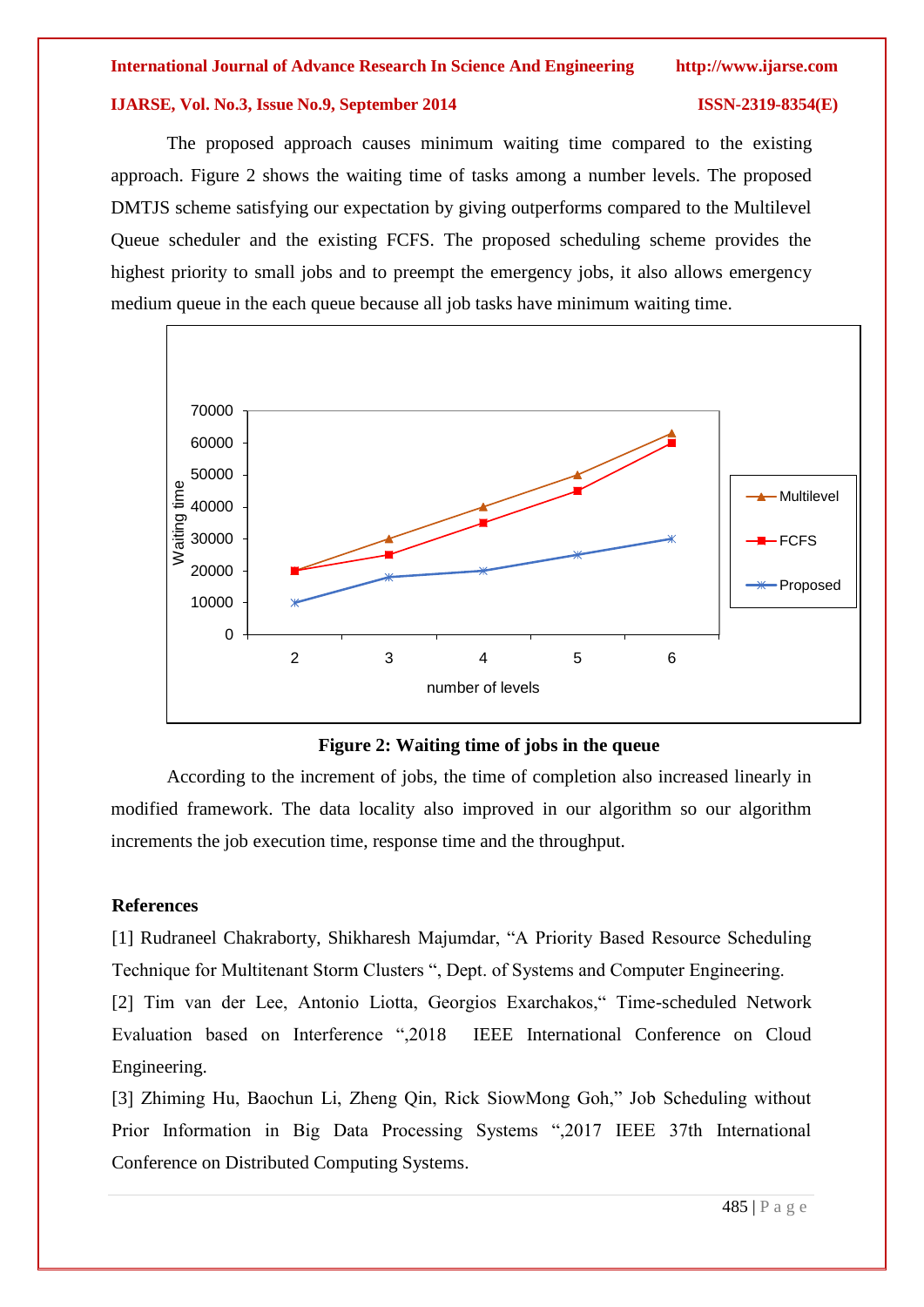[4] Zhaocong Wen, Chao Zhang,Junmin Wu, Jintao Mo1, "Research on Mixed Tasks Scheduling in YARN ",2017 IEEE.

[5] AnilkumarKothalil Gopalakrishnan, "A Preemptive Job scheduler Based on a Back propagation Neural Network ", 2017 International Conference on Computer, Communications and Electronics (Comptelix) Manipal University Jaipur, Malaviya National Institute of Technology Jaipur & IRISWORLD, July 01-02, 2017.

[6] S.Vanithamani, N.Mahendran, "Performance Analysis of Queue Based Scheduling Schemes in Wireless Sensor Networks ", Department of ECE

[7] Narayanan Sadagopan,Bhaskar Krishnamachari, "Delay efficient sleep scheduling in wireless sensor network ", Conference Paper in Proceedings - IEEE INFOCOM • January 2005.

[8] Jayasudha.J, T.Prabakaran,"Reduction of End To End Delay Using Priority Queues in Wireless Sensor Network ", International Journal of Innovative Research in Computer and Communication Engineering.Vol.2, Special Issue 1, March 2014.

[9] JinweiLiu,Haiying Shen, "Dependency-aware and Resource-efficient Scheduling for Heterogeneous Jobs in Clouds ", 2016 IEEE 8th International Conference on Cloud Computing Technology and Science.

[10] Andrei Voinescu, Dan S¸tefanTudose, Nicolae T¸apus, "Task Scheduling in Wireless Sensor Networks ", 2010 Sixth International Conference on Networking and Services.

[11] Ines Khoufi, Pascale Minet, BadrRmili, "Scheduling transmissions with latency constraints in an IEEE 802.15.4e TSCH network ", 2017 IEEE.

[12] Matthias Vodel, Mirko Lippmann, Mirko Caspar and Wolfram Hardt, "A Capable, High-Level Scheduling Concept for Application-Specific Wireless Sensor Networks ", 2010 IEEE.

[13] Jianting Yue, Dongmei Zhao, and Terence D. Todd, "Cloud Server Job Selection and Scheduling in Mobile Computation Offloading ",Globecom 2014 - Wireless Networking Symposium.

[14] Swati D. Kadu, Vivek S. Deshpande, "Characterization of Throughput in Wireless Sensor Network for MAC and Routing protocol ",2013 International Conference on Cloud & Ubiquitous Computing & Emerging Technologies.

[15] Eun-Mook Lee, Ali Kashif , Dong-Hyun Lee, In-Tae Kim, Myong-Soon Park t, "Location Based Multi-Queue Scheduler in Wireless Sensor Network ", Feb. 7-10, 2010 ICACT 2010.